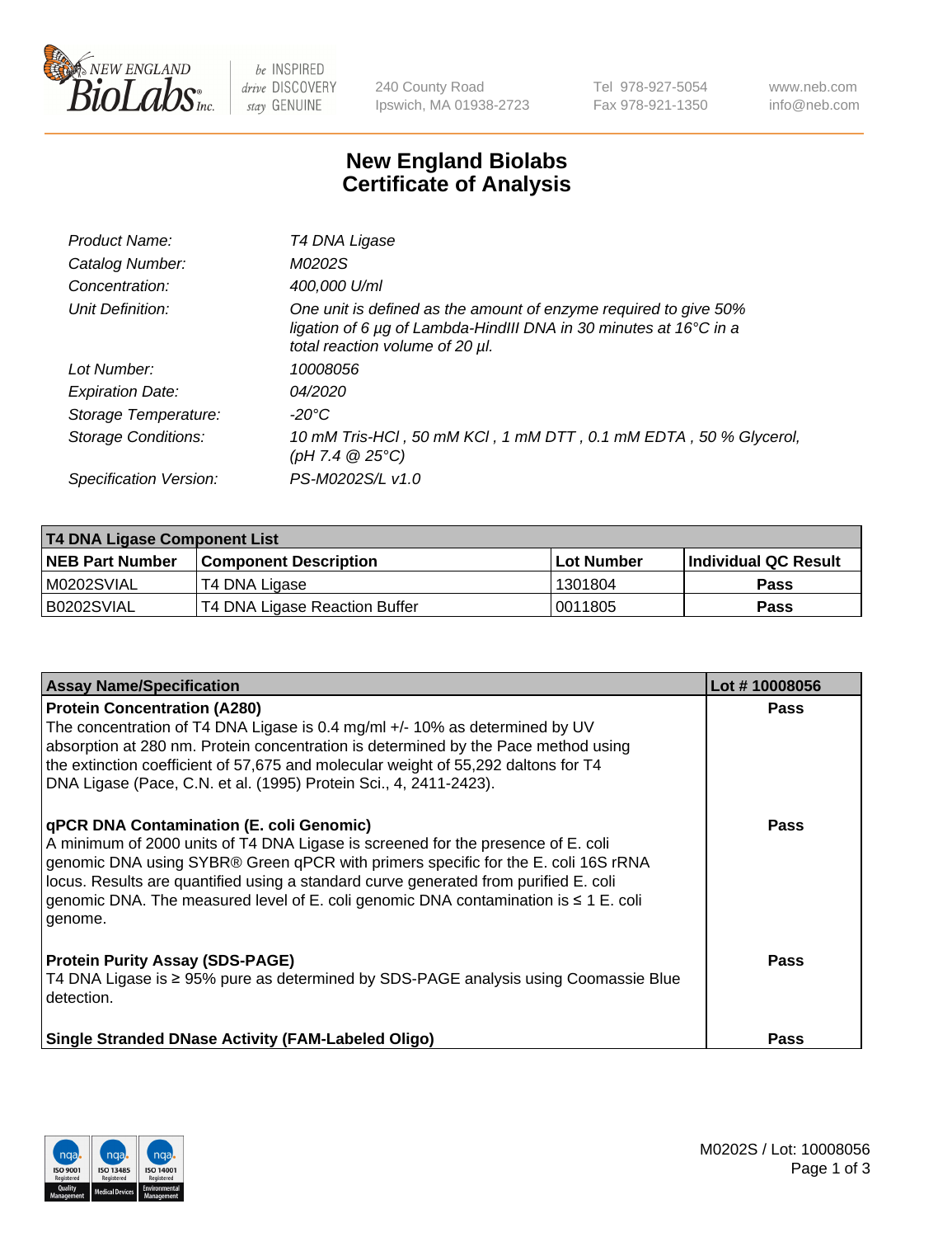

be INSPIRED drive DISCOVERY stay GENUINE

240 County Road Ipswich, MA 01938-2723 Tel 978-927-5054 Fax 978-921-1350 www.neb.com info@neb.com

| <b>Assay Name/Specification</b>                                                                                                                                                                                                                                                                                                                                                                                    | Lot #10008056 |
|--------------------------------------------------------------------------------------------------------------------------------------------------------------------------------------------------------------------------------------------------------------------------------------------------------------------------------------------------------------------------------------------------------------------|---------------|
| A 50 µl reaction in CutSmart® Buffer containing a 20 nM solution of a fluorescent<br>internal labeled oligonucleotide and a minimum of 10,000 units of T4 DNA Ligase<br>incubated for 16 hours at 37°C yields <5% degradation as determined by capillary<br>electrophoresis.                                                                                                                                       |               |
| <b>RNase Activity (Extended Digestion)</b><br>A 10 µl reaction in NEBuffer 4 containing 40 ng of a 300 base single-stranded RNA<br>and a minimum of 1 µl of T4 DNA Ligase is incubated at 37°C. After incubation for 16<br>hours, >90% of the substrate RNA remains intact as determined by gel electrophoresis<br>using fluorescent detection.                                                                    | <b>Pass</b>   |
| <b>Endonuclease Activity (Nicking)</b><br>A 50 µl reaction in NEBuffer 1 containing 1 µg of supercoiled PhiX174 DNA and a<br>minimum of 2000 units of T4 DNA Ligase incubated for 4 hours at 37°C results in <10%<br>conversion to the nicked form as determined by agarose gel electrophoresis.                                                                                                                   | <b>Pass</b>   |
| <b>DNase Activity (Labeled Oligo, 5' extension)</b><br>A 50 µl reaction in CutSmart® Buffer containing a 20 nM solution of a fluorescent<br>labeled double-stranded oligonucleotide containing a 5' extension and a minimum of<br>10,000 units of T4 DNA Ligase incubated for 16 hours at 37°C yields <5% degradation<br>as determined by capillary electrophoresis.                                               | <b>Pass</b>   |
| Double Stranded DNase Activity (Labeled Oligo)<br>A 50 µl reaction in CutSmart® Buffer containing a 20 nM solution of a fluorescent<br>labeled double-stranded oligonucleotide containing a blunt end and a minimum of<br>10,000 units of T4 DNA Ligase incubated for 16 hours at 37°C yields <5% degradation<br>as determined by capillary electrophoresis.                                                       | <b>Pass</b>   |
| <b>DNase Activity (Labeled Oligo, 3' extension)</b><br>A 50 µl reaction in CutSmart® Buffer containing a 20 nM solution of a fluorescent<br>labeled double-stranded oligonucleotide containing a 3' extension and a minimum of<br>10,000 units of T4 DNA Ligase incubated for 16 hours at 37°C yields <5% degradation<br>as determined by capillary electrophoresis.                                               | <b>Pass</b>   |
| <b>Ligation and Recutting (Terminal Integrity, Digested DNA)</b><br>A 20 µl reaction in 1X T4 DNA Ligase Reaction Buffer containing 2 µg of Lambda<br>DNA-HindIII Digest and a minimum of 4000 units of T4 DNA Ligase incubated for 16<br>hours at 37°C results in >95% ligation of the DNA fragments as determined by agarose<br>gel electrophoresis. Of these ligated fragments, >95% can be recut with HindIII. | <b>Pass</b>   |
| <b>Non-Specific DNase Activity (16 Hour)</b><br>A 50 µl reaction in NEBuffer 1 containing 1 µg of CIP-treated Lambda-HindIII DNA and<br>a minimum of 2000 units of T4 DNA Ligase incubated for 16 hours at 37°C results in a                                                                                                                                                                                       | <b>Pass</b>   |